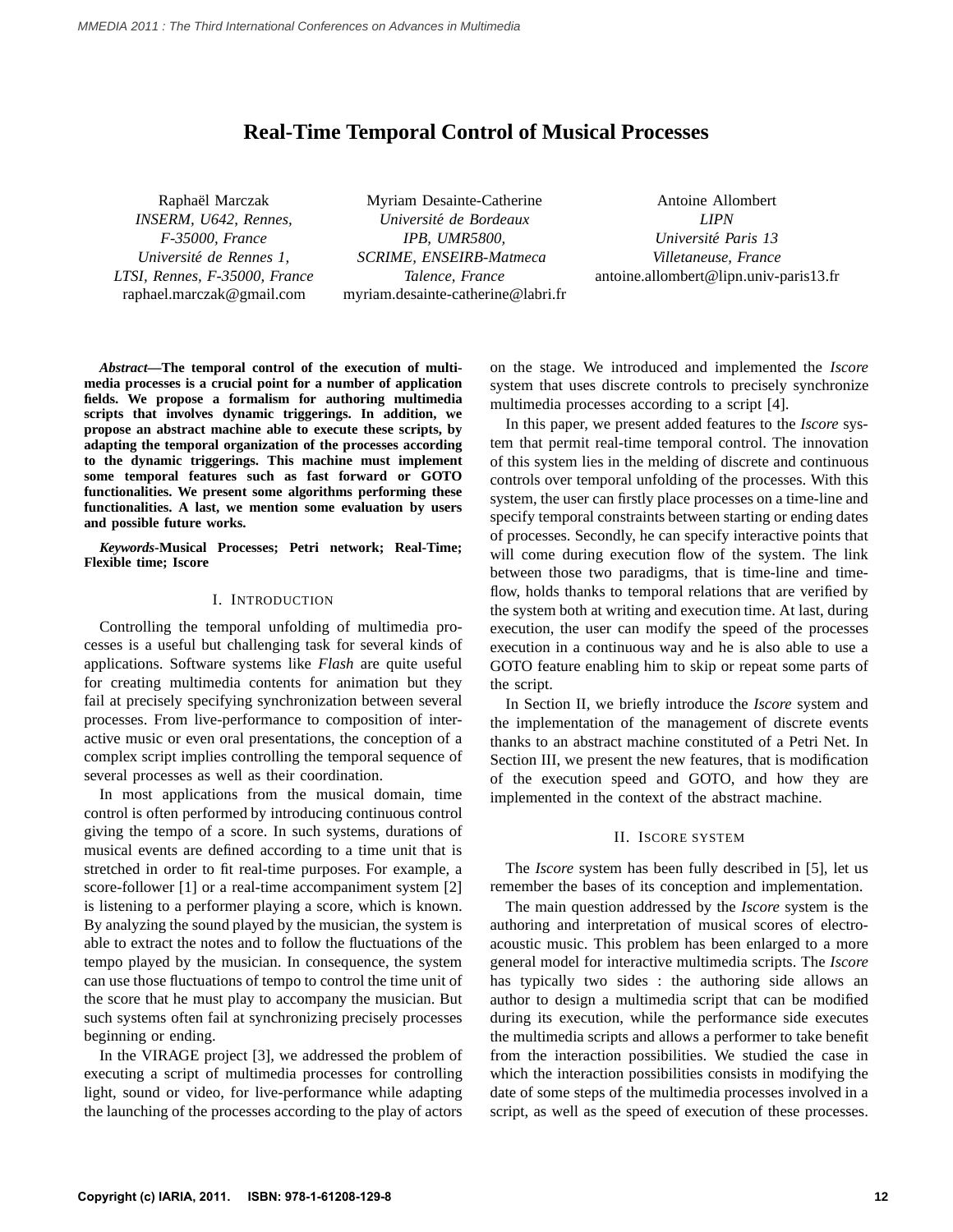In order to prevent excessive modifications of a script during its execution, an author can define some boundaries that a performer must always respect. Since we only consider temporal modifications as interaction possibilities, the limits upon the interaction possibilities consist in temporal relations that must be respected during each performance.

#### *A. Authoring side*

One can find an example of a script on Figure 1. In this representation, the time-line is horizontal and left-to-right oriented. The author can temporally organized some *temporal objects*, which are represented as boxes. A *temporal object* can be *simple*, i.e., it represents the execution of a multimedia process such as the objects *sound* and *red* on the example ; or it can be *complex*, i.e. it represents the execution of a group of *temporal objects* such as the *lights* object. Each complex temporal objects holds its own timeline with a specific time speed. Therefore, a script can be performed with heterogeneous time speeds in its complex *temporal objects*.

A *temporal object* presents some *control points*, represented by circles on the top and bottom borders of the objects. *Control points* represent some particular moments of the execution of the *temporal object*. The beginning and the end of an object are naturally considered as particular moments. Other intermediate moments can also be considered. The author can temporally organize a script by adding some temporal relations between the control points of the objects involved in this script.

Since these relations can be defined between points, they can be of two types : *precedence* and *posteriority*. Formally, a temporal relation  $tr$  can be defined by a 6-uple :

$$
tr =
$$

- t is a type (*Pre* or *Post*)
- $p_1$  and  $p_2$  are control points
- $\Delta_{min}$  and  $\Delta_{max}$  are real values in  $[0, \infty]$

If  $tr$  is a precedence relation, then it imposes the inequality :

$$
\Delta_{min} \le d(p_2) - d(p_1) \le \Delta_{max}
$$

where  $d(p_i)$  is the date of  $p_i$ .

The inequalities imposed by the temporal relations must be respected during each execution.

The possibilities of interaction are expressed through *interaction points*, represented by red circles. An *interaction point* turns a control point into a dynamic one. A dynamic control point must be explicitly triggered by the performer during the execution. On the contrary, the other control points (the static ones) are triggered by the system.

In order to execute interactive scripts, we had to design an abstract machine that can trigger the static control points, accept the triggering of the dynamic control points and respect the temporal relations.



Figure 1. An example of an interactive script

#### *B. ECO machine*

We call the abstract machine designed for executing the interactive scripts the *ECOMachine*, for *Environment*, *Controls* and *Outputs*. One can find a representation of this machine on Figure 2. The term *Environment* must be understood as *temporal environment*. It carries all temporal information specified in the script. This information is represented in a time-stream Petri net [6]. One can see an example of such a net on Figure 3. To generate the environment associated to a script, we transform the script into a Petri net according to the following method. Each control point is turned into a transition. If a temporal constraint imposes the simultaneity of different control points, their transitions are merged. If a precedence relation is specified between a control point  $p_1$  and a control point  $p_2$ , a sequence arc/place/arc is added between the transition of  $p_1$  and the transition of  $p_2$ . The type of Petri net that we use accepts a time range on each arc. This time range allows us to represent the possible values for a time interval between control points. In addition, the crossing of a transition that represents a dynamic control event is conditioned by receiving an external control message.

Then, the term *Controls* represents the flow of control messages that trigger the dynamic control points. When a control point of a temporal object is triggered, the associated step of the process represented by the object is triggered. The part of the machine, which runs the multimedia process, is called the *processor*. It receives messages from the Petri net and sends the data produced by processes through the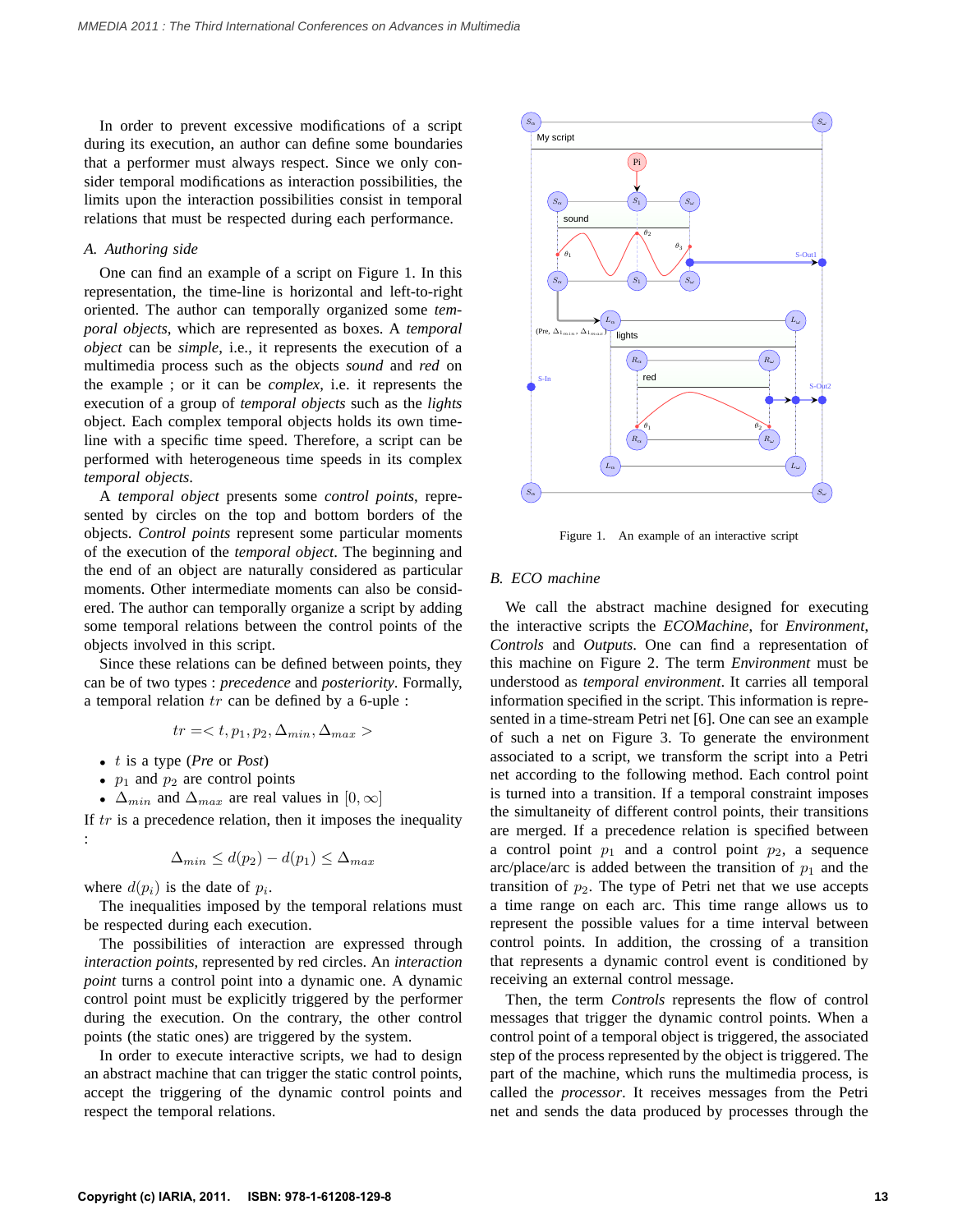

Figure 2. The ECOmachine

*Outputs* flow.

The structure of this machine allows us to temporally control the triggering of the control points, as well as the speed of execution.

#### III. REAL-TIME TEMPORAL CONTROL

We present the *Iscore* system without speed modification, we provide some algorithms to manage this system in an efficient way, and then we introduce what modifications are needed to allow speed modification as well as the GOTO feature.

#### *A. Discrete Temporal Control System*

For the discrete temporal control, we apply the petri network crossing rules.

*1) Static And Dynamic Transitions:* A script without trigger points, i.e., without interaction, only contains static transitions. These transitions are triggered by the system. When an interaction is needed, the compositor can decide to add a trigger point on a processes start or end, the transition becomes dynamic [3]. He can also decide a time range in which this event can be triggered.

In the Petri network, this mechanism is implemented by a transition, which is waiting for an event. Each of its ingoing arcs has minimum and maximum values that match the time range decided by the compositor. The minimum value corresponds to the minimum time after which we can cross the transition. The maximum value corresponds to the time when the transition will be crossed, whether the event was received or not.

*2) Priority FIFO Algorithms:* During the editing process, the time taken by each user action is not really important. However during real time execution, we cannot allow a procedure to be time consuming. The most many-time called procedure is the one, which decides if a transition should be crossed or not. It is impossible to check all the transitions



Figure 3. Here is a part of a Petri net produced by the transformation of an interactive score. During the execution, a token is produced in the left place at absolute time 1000. This leads to the creation of a START action labeled with the date 1100, as well as an END action labeled with date 1250. These two actions are put in the priority FIFO.



Figure 4. An example of a dynamic control point

all time because it would be a long process. So we decided to use a priority FIFO that can be filled with priorityActions.

## **PriorityAction**

A PriorityAction is defined by a transition, a date, a type (START or END) and a boolean stating if the action is still enabled. The type is START when a transition could be crossed (for example when we just wait for the event to come), and END when a transition must be crossed whether the event was received or not.

#### **Filling and updating the FIFO**

These actions will be the elements of a chronologically priority FIFO.

Filling the FIFO is not an easy procedure. If fact, START and END actions should be computed in real time, but they depend on how the tokens arrived in the places before the transition. The Figure 4 shows a simple example. In this example, the considered transition represents a dynamic control point. This means that during the execution, the system will wait for receiving a external trigger message called  $event_1$ . When this message is received, the system crosses the transition, which leads to start a process called *A*. The system must respect the time ranges introduced by the user. Therefore, if the two tokens are produced simultaneously at absolute time 1000, the transition can be crossed between time 1120 and time 1150. Then the system will ignore a message  $event_1$  that would arrive before time 1120 and it will automatically crossed the transition if no message has been received at time 1150.

One can find a more complex example on Figure 5.

A transition knows at every time, which ones of its ingoing arcs are active, i.e., when a token is present in the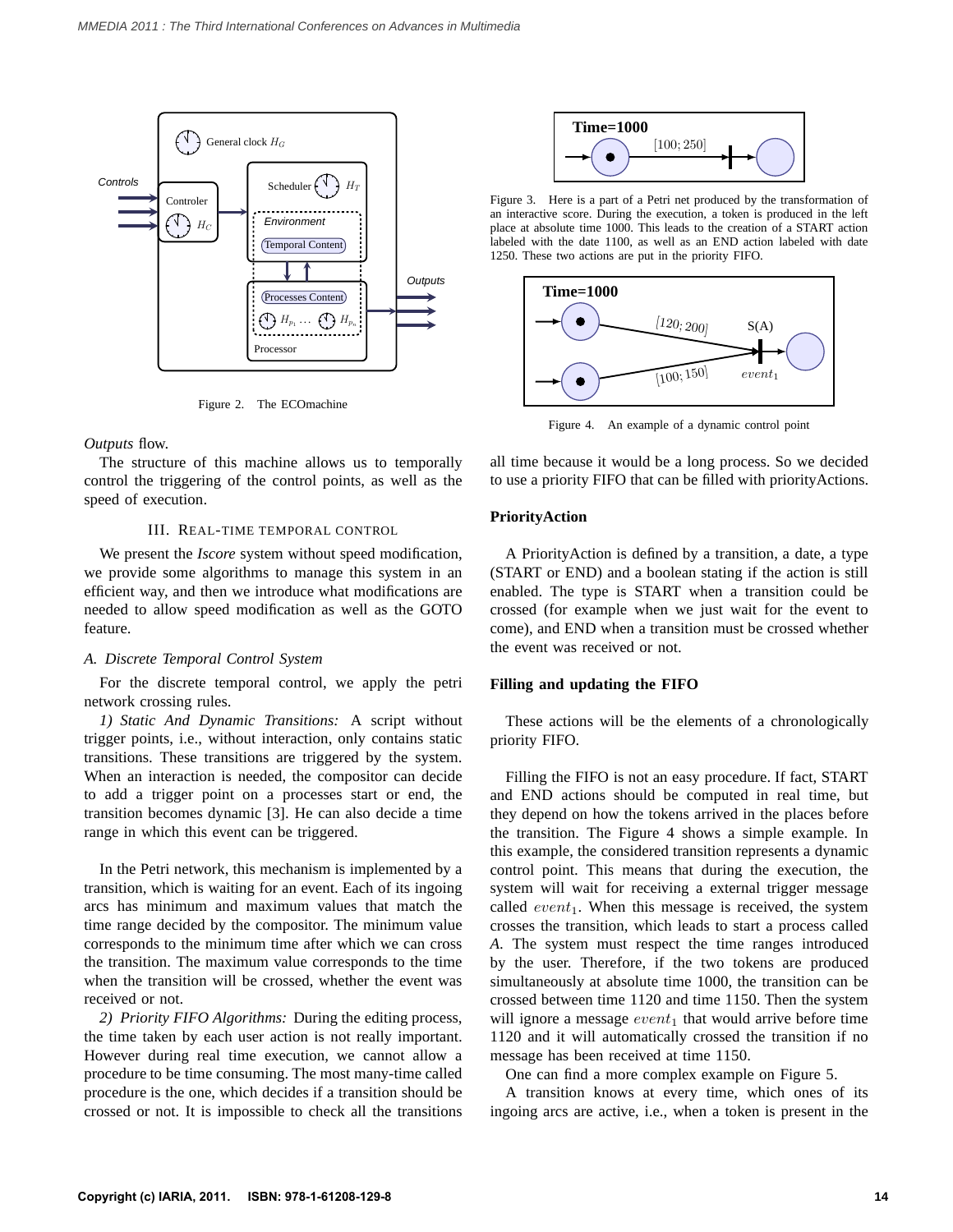

(a) The considered transition is preceded by two arcs with different time ranges.



(b) At the absolute time 1000, a token is produced is one of the preceding places. This will create a END action at 1250.



(c) At absolute time 1005, a token is produced in the second place. This will create a START action labeled with date 1115 (the maximum of  $1000 + 100$  and  $1005 + 110$  and a update the END action labeled with date 1155 (minimum of  $1005 + 150$  and  $1000 + 250$ 

Figure 5. An example in which, two tokens arrive at different times. This implies that the system needs to update the date of an action

place linked by this arc. When the incoming arcs are not all active, we can only calculate and update the END action. When all arcs are actives, we can add the START action. When we update an action, we just disable the previous one and add a new one, for efficiency purpose.

When a token arrives in an empty place, all the outgoing arcs are stated as active. At this moment, the END and START actions are computed. (See the Algorithm 1).

#### **Computing the FIFO elements**

At each ECO Machine cycle, the makeOneStep procedure (Algorithm 2) is called. It handles all the actions, which dates are lower or equal to the current date. If an action is disabled, it simply removes it. If an action is END, it forces the transition to be crossed (if it is impossible, an exception should be thrown). If an action is START, it fills a list of sensitized transition, i.e., transition waiting for an event. After that, it handles all the sensitized transitions. A transition that can finally not be triggered will be removed



corresponding transition is crossed. The second transition cannot be crossed anymore.

Figure 6. In this example, the crossing of a transition leads to the impossibility to cross another transition.

from the list (for example if a place is involved in two or more transitions, and another transition was previously crossed, consuming the token).

### **Updating transition state**

The last algorithm (Algorithm 3) handles a transition crossing. It consumes and produces token in the corresponding places, executes the external actions (i.e., the start or end of a processes), and resets the transition state. In fact, when a token is consumed, it could destabilize the system (for example when a token is involved in two or more transitions, as seen in the Figure 6).

#### *B. Continuous And Discrete Temporal Control System*

It is very useful to have the possibility to accelerate or decelerate the script. For example if we need to accelerate the fade out for music and light. But these features could not be possible without the concept of numbered tokens.

*1) Deceleration:* Decelerating is not a complex part of the speed modification. In fact, if all the time values are set in a millisecond precision, the precision of the Petri network time is in microsecond. So for decelerating, a simple multiplication of the next computed delta time by a factor between 0 and 1 is sufficient.

*2) Acceleration:* Accelerating is much more challenging. A first idea could be to call makeOneStep more often, but this would too much computation time, and it would be unsafe in real-time processing. Our solution is to use stamped tokens, but it is not straight forward solution. Each number on a token represents the remaining time to be handled.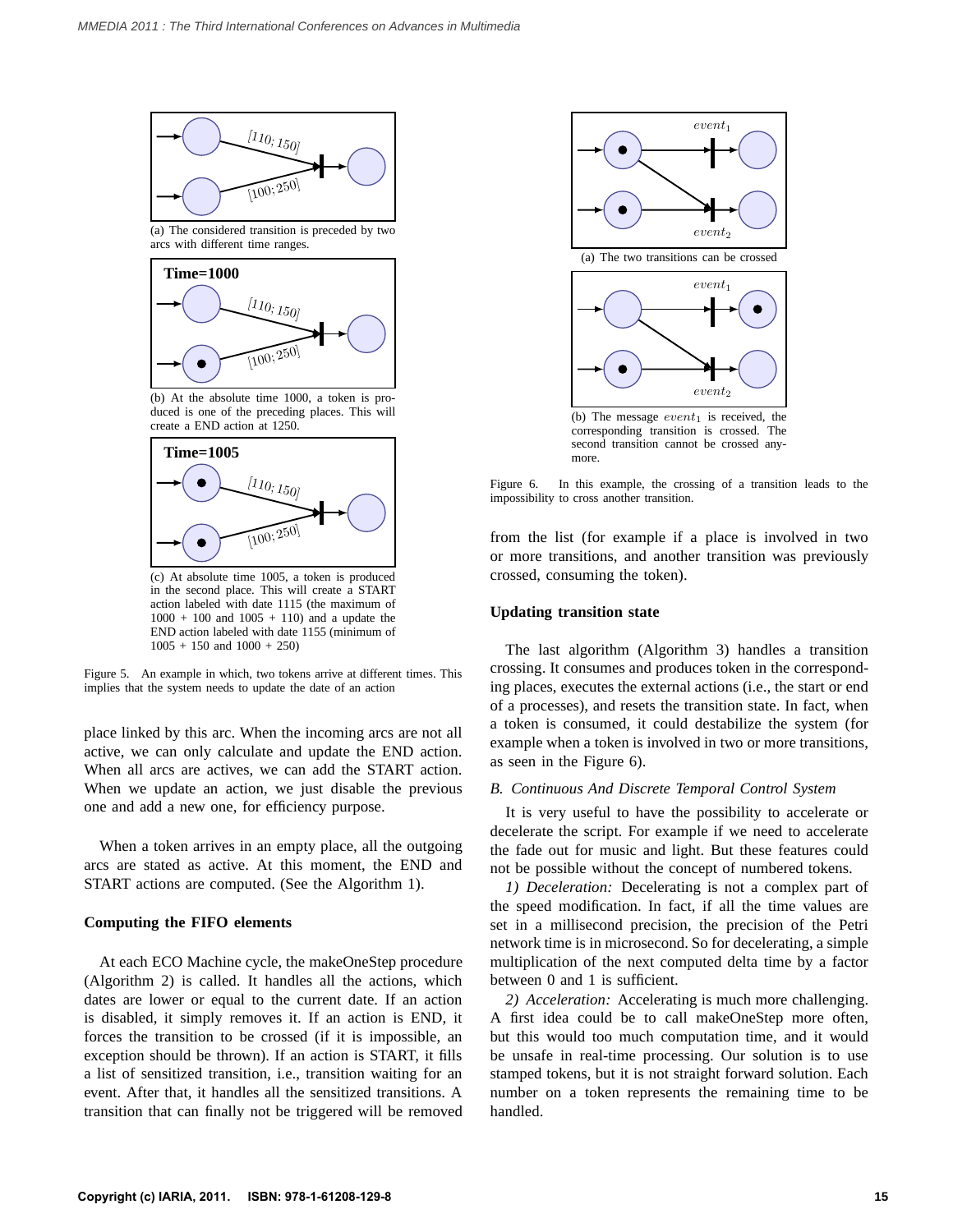# **Algorithm 1** setArcAsActive

- **Require:** arc transition petriNet
- 1: transition.labelInGoingArcAsActive(arc)
- 2:  $currentDate \leftarrow petriNet.getCurrentDate()$
- 3:  $startDate \leftarrow arc.getMinDate() + currentDate$
- 4: endDate  $\leftarrow$  arc.getMaxDate() + currentDate
- 5: **if**  $startDate > transition.getStartDate()$  **then**
- 6: transition.setStartDate(startDate)
- 7: **end if**
- 8: **if** endDate < transition.getEndDate() **then**
- 9: transition.setEndDate(EndDate)
- 10:  $petriNet.addPriority TransitionAction(transition,$ END, endDate)
- 11: **end if**{/\* if an END action already exist for this transition, it will be disabled  $*/$ }
- 12: **if** transition.allInGoingArcAreActive() **then**
- $petriNet.addPriority TransitionAction(transition,$ ST ART, startDate)
- 14: **end if**{/\* if an START action already exist for this transition, it will be disabled  $*/$



(b) After the crossing of the first transition, the token is label-led with the value 5

Figure 7. An example of the spreading of a label-led token

- The makeOneStep algorithm will precise a token value when a transition is crossed, matching the remaining time after the crossing (currentTime - actionTime).
- When an arc is stated as active, the token value must be subtracted from the minimum and maximum arc values. See Figure 7.
- If this subtraction makes the transition crossable (for example if the value on the second arc on the Figure 7 is [15; 20]), this transition should be added to a transition list, handled at the end of the makeOneStep algorithm. And this should be repeated as often as the numbered token are disseminated in the Petri network.

*3) Processes:* The new speed must also be given to all currently running processes for them to adapt their computation, and must be provided to each processes launched next.

*4) GOTO:* The GOTO currently implemented can be seen as a very fast acceleration, where all dynamic transitions are turned into static transitions. It was an acceptable solution for a first version of the VIRAGE sequencer, but it has several limits.The artists using the VIRAGE sequencer made

|            | <b>Algorithm 2 makeOneStep</b>                                                                                                                                                                                                                                                                                                                                                                                                                                                                                                                                                                   |  |  |  |  |
|------------|--------------------------------------------------------------------------------------------------------------------------------------------------------------------------------------------------------------------------------------------------------------------------------------------------------------------------------------------------------------------------------------------------------------------------------------------------------------------------------------------------------------------------------------------------------------------------------------------------|--|--|--|--|
|            | Require: petriNet                                                                                                                                                                                                                                                                                                                                                                                                                                                                                                                                                                                |  |  |  |  |
|            | 1: transitionActionFIFO                                                                                                                                                                                                                                                                                                                                                                                                                                                                                                                                                                          |  |  |  |  |
|            | $petriNet.getTransitionAction FIFO()$                                                                                                                                                                                                                                                                                                                                                                                                                                                                                                                                                            |  |  |  |  |
| 2:         | $currentDate \leftarrow petriNet.getCurrentDate()$                                                                                                                                                                                                                                                                                                                                                                                                                                                                                                                                               |  |  |  |  |
|            | 3: while                                                                                                                                                                                                                                                                                                                                                                                                                                                                                                                                                                                         |  |  |  |  |
|            | $(transitionActionFIFO.size() \neq 0)$                                                                                                                                                                                                                                                                                                                                                                                                                                                                                                                                                           |  |  |  |  |
|            | Λ                                                                                                                                                                                                                                                                                                                                                                                                                                                                                                                                                                                                |  |  |  |  |
|            | (transitionActionFIFO,top().date()<br>$\leq$                                                                                                                                                                                                                                                                                                                                                                                                                                                                                                                                                     |  |  |  |  |
|            | $currentDate)$ do                                                                                                                                                                                                                                                                                                                                                                                                                                                                                                                                                                                |  |  |  |  |
| 4:         | $topAction \leftarrow transitionActionFIFO.top()$                                                                                                                                                                                                                                                                                                                                                                                                                                                                                                                                                |  |  |  |  |
| 5:         | $topTransition \leftarrow topAction.getTransition()$                                                                                                                                                                                                                                                                                                                                                                                                                                                                                                                                             |  |  |  |  |
| 6:         | transitionAtion FIFO.pop()                                                                                                                                                                                                                                                                                                                                                                                                                                                                                                                                                                       |  |  |  |  |
| 7:         | if $topAction.isEnable()$ then                                                                                                                                                                                                                                                                                                                                                                                                                                                                                                                                                                   |  |  |  |  |
| 8:         | if $topAction.getType() = START$ then                                                                                                                                                                                                                                                                                                                                                                                                                                                                                                                                                            |  |  |  |  |
| 9:         | $top Transition. declare As Sensitized()$                                                                                                                                                                                                                                                                                                                                                                                                                                                                                                                                                        |  |  |  |  |
| 10:        | else if $topAction.getType() = END$ then                                                                                                                                                                                                                                                                                                                                                                                                                                                                                                                                                         |  |  |  |  |
| 11:        | $if top Transition. all InGoing Arcs AreActive()$                                                                                                                                                                                                                                                                                                                                                                                                                                                                                                                                                |  |  |  |  |
|            | then                                                                                                                                                                                                                                                                                                                                                                                                                                                                                                                                                                                             |  |  |  |  |
| 12:        | topTransitioncross Transition()                                                                                                                                                                                                                                                                                                                                                                                                                                                                                                                                                                  |  |  |  |  |
| 13:        | else                                                                                                                                                                                                                                                                                                                                                                                                                                                                                                                                                                                             |  |  |  |  |
| 14:        | througherentStateException                                                                                                                                                                                                                                                                                                                                                                                                                                                                                                                                                                       |  |  |  |  |
| 15:        | end if                                                                                                                                                                                                                                                                                                                                                                                                                                                                                                                                                                                           |  |  |  |  |
| 16:        | end if                                                                                                                                                                                                                                                                                                                                                                                                                                                                                                                                                                                           |  |  |  |  |
| 17:        | end if                                                                                                                                                                                                                                                                                                                                                                                                                                                                                                                                                                                           |  |  |  |  |
|            | 18: end while                                                                                                                                                                                                                                                                                                                                                                                                                                                                                                                                                                                    |  |  |  |  |
| 19:        | $sensitive dT transitionList% \begin{equation} \left[ \begin{array}{cc} \sigma_{1} & \sigma_{2} \end{array} \right] & \sigma_{1} & \sigma_{2} \end{equation} \begin{equation} \sigma_{2} & \sigma_{1} \end{equation} \begin{equation} \sigma_{3} & \sigma_{2} \end{equation} \begin{equation} \sigma_{4} & \sigma_{5} \end{equation} \begin{equation} \sigma_{5} & \sigma_{6} \end{equation} \begin{equation} \sigma_{6} & \sigma_{7} \end{equation} \begin{equation} \sigma_{7} & \sigma_{8} \end{equation} \begin{equation} \sigma_{1} & \sigma_{1} \end{equation$<br>$\overline{\phantom{0}}$ |  |  |  |  |
|            | $petriNet.getSensitive dTransitionList()$                                                                                                                                                                                                                                                                                                                                                                                                                                                                                                                                                        |  |  |  |  |
|            | currentSensitive dT transition<br>20: for<br>each<br>in                                                                                                                                                                                                                                                                                                                                                                                                                                                                                                                                          |  |  |  |  |
|            | $sensitive dT transitionList$ do                                                                                                                                                                                                                                                                                                                                                                                                                                                                                                                                                                 |  |  |  |  |
| 21:        | ! current Sensitized Transition.<br>if                                                                                                                                                                                                                                                                                                                                                                                                                                                                                                                                                           |  |  |  |  |
|            | $all InGoingArcsAreActive()$ then                                                                                                                                                                                                                                                                                                                                                                                                                                                                                                                                                                |  |  |  |  |
| 22:        | sensitive dT transitionList.                                                                                                                                                                                                                                                                                                                                                                                                                                                                                                                                                                     |  |  |  |  |
|            | remove(current Sensitized Transition)                                                                                                                                                                                                                                                                                                                                                                                                                                                                                                                                                            |  |  |  |  |
| 23:        | else if                                                                                                                                                                                                                                                                                                                                                                                                                                                                                                                                                                                          |  |  |  |  |
|            | (petriNet.hasReceivedEvent()                                                                                                                                                                                                                                                                                                                                                                                                                                                                                                                                                                     |  |  |  |  |
|            | sentized Transition.getEvent())<br>$\vee$                                                                                                                                                                                                                                                                                                                                                                                                                                                                                                                                                        |  |  |  |  |
|            | $(sensitive dT transition.isStatic()$ then                                                                                                                                                                                                                                                                                                                                                                                                                                                                                                                                                       |  |  |  |  |
|            | $sentized Transition. cross Transition()$                                                                                                                                                                                                                                                                                                                                                                                                                                                                                                                                                        |  |  |  |  |
| 24:<br>25: | $sensitive dT transitionList$ . $remove($                                                                                                                                                                                                                                                                                                                                                                                                                                                                                                                                                        |  |  |  |  |
|            | currentSensitive dT transition)                                                                                                                                                                                                                                                                                                                                                                                                                                                                                                                                                                  |  |  |  |  |
| 26:        | end if                                                                                                                                                                                                                                                                                                                                                                                                                                                                                                                                                                                           |  |  |  |  |
|            | $27:$ end for                                                                                                                                                                                                                                                                                                                                                                                                                                                                                                                                                                                    |  |  |  |  |
|            | 28: petriNet.resetEvents()                                                                                                                                                                                                                                                                                                                                                                                                                                                                                                                                                                       |  |  |  |  |
|            |                                                                                                                                                                                                                                                                                                                                                                                                                                                                                                                                                                                                  |  |  |  |  |
|            |                                                                                                                                                                                                                                                                                                                                                                                                                                                                                                                                                                                                  |  |  |  |  |

a lot of feedbacks about it.

The first one is that if all processes are played rapidly, they are also played integrally. When a GOTO is performed, the artists usually do not want all the intermediate values, but only the last state of each processes. For example, if a processes computes a sound fade-in in a normal execution